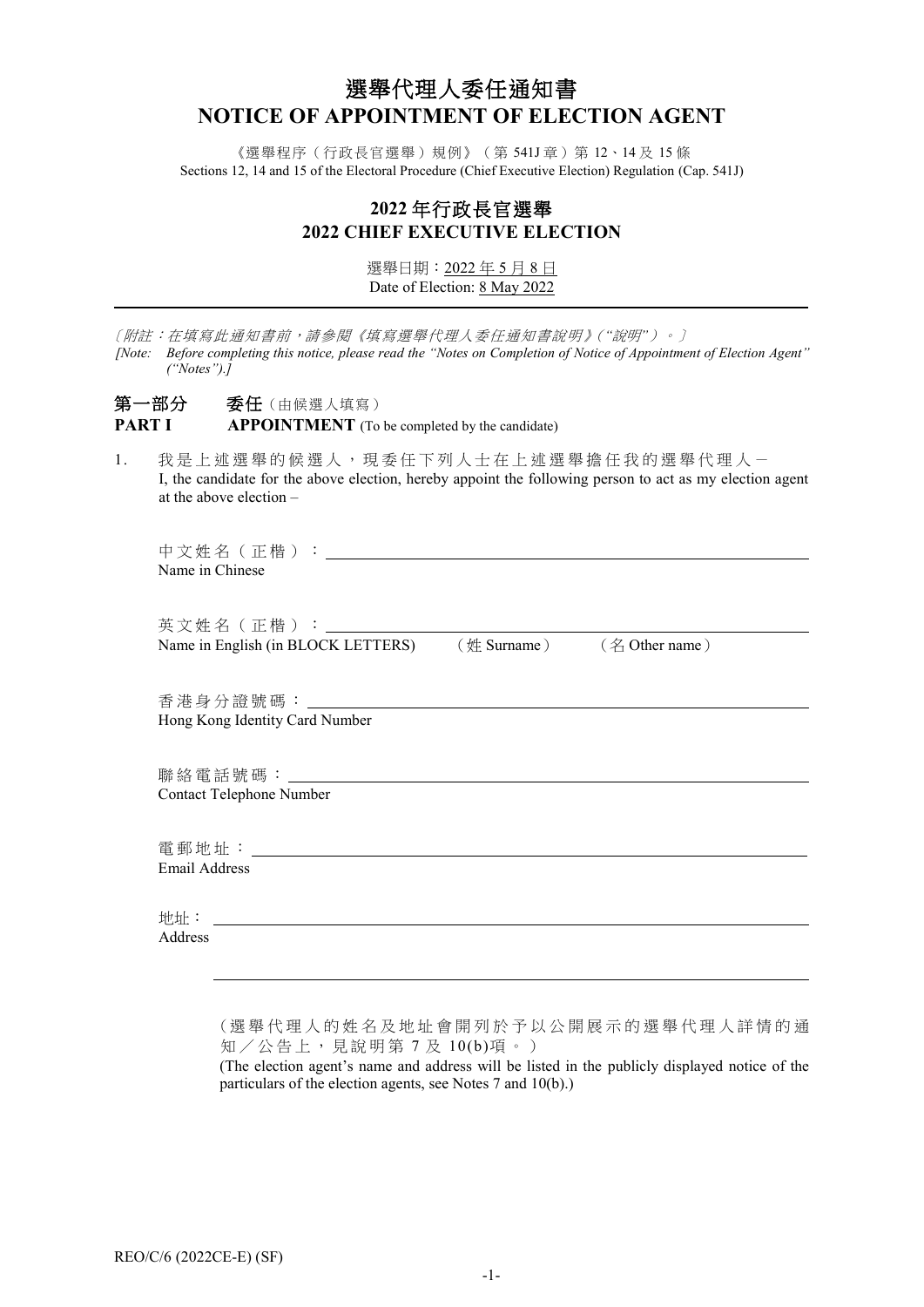2. 我明白,我的選舉代理人可以代表我進行一切我身為候選人可根據《選舉程序(行 政長官選舉)規例》(第541J章)合法進行與上述選舉有關的事情,惟下列事情 除外-

I understand that my election agent may do all the things on my behalf that I as the candidate can lawfully do under the Electoral Procedure (Chief Executive Election) Regulation (Cap. 541J) in connection with the above election except the following –

- (a) 就我的提名,替我簽署提名表格或作出任何必要的聲明; to sign the nomination form or make any requisite declaration in relation to my nomination;
- (b) 替我退出上述選舉; to withdraw my candidature at the above election;
- (c) 委任選舉代理人; to appoint an election agent;
- (d) 委任選舉開支代理人; to appoint election expense agent(s);
- (e) 招致選舉開支(除非他/她已獲我委任為選舉開支代理人 ) ; to incur election expenses (save where he/she has been appointed as an election expense agent by me);
- (f) 撤銷選舉代理人或選舉開支代理人的委任; to revoke the appointment of an election agent or election expense agent;
- (g) 在位於懲教院所內的專用投票站內停留,但如取得懲教署署長同意,則屬例 外;及 to be present in a dedicated polling station situated in a penal institution, unless the Commissioner of Correctional Services has given consent to the election agent's presence; and
- (h) 在 位 於高度設防監獄內的專用投票站 內停留 。 to be present in a dedicated polling station situated in a maximum security prison.
- 3. 我亦明白, 我須對選舉代理人的所有行為負責。若我的選舉代理人失職, 他/她 可能觸犯《選舉(舞弊及非法行為)條例》(第 554 章)及/或其他有關法例並 遭刑事檢控,我可能亦須為此負責,並承擔一切後果。 I also understand that I am responsible for all the acts of my election agent. If my election agent fails in his/her duties, he/she may contravene the Elections (Corrupt and Illegal Conduct) Ordinance (Cap. 554) and/or other relevant legislation and be prosecuted, and I may also be held responsible for all consequences arising therefrom.
- 4. 我可隨時將由我簽署的書面通知書交付予選舉主任,以撤銷此選舉代理人的委任。 This appointment of election agent may be revoked by me at any time by delivering to the Returning Officer a notice in writing and signed by me to that effect.

候選人姓名(正楷): Name of Candidate (in BLOCK LETTERS) (姓 Surname) (名 Other name)

香港身分證號碼: Hong Kong Identity Card Number

日期: 候選人簽署:

Date Signature of Candidate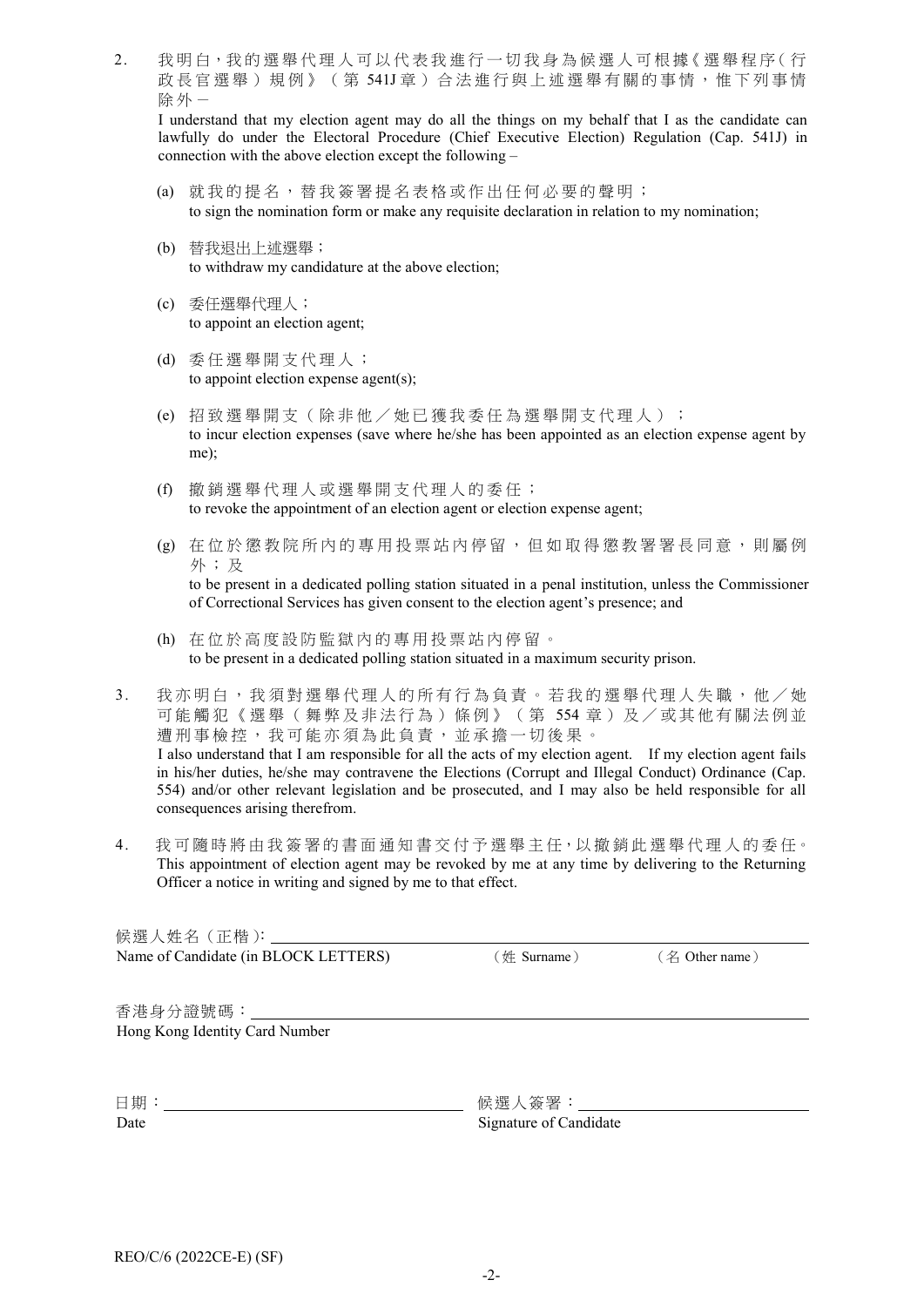## 第二部分 選舉代理人接受委任及理解聲明(由選舉代理人填寫) **PART II ELECTION AGENT'S DECLARATION OF ACCEPTANCE OF APPOINTMENT AND UNDERSTANDING** (To be completed by the election agent)

5. 我的個人資料乃如上述第一部分第1段所列。我現接受本通知書第一部分所述之 委 任 。

My personal particulars are shown in paragraph 1 of PART I above. I hereby accept the appointment as stated in PART I of this notice.

- $6.$  我明白-I understand –
	- (a) 上述第一部分第 2 段關於我作爲選舉代理人的法律權限說明; my legal authority as an election agent as stated in paragraph 2 of PART I above;
	- (b) 若我觸犯《選舉(舞弊及非法行為)條例》(第 554 章)及/或其他有關法例並遭 刑事檢控,我須承擔一切後果;及 if I contravene the Elections (Corrupt and Illegal Conduct) Ordinance (Cap. 554) and/or other relevant legislation and be prosecuted, I will be held responsible for all consequences; and
	- (c) 候選人及其他獲候選人委任的代理人須遵從的規定亦適用於我。 the provisions to be observed by the candidate and other agents appointed by the candidate are also applicable to me.

| 選舉代理人簽署:                                  |             |                |
|-------------------------------------------|-------------|----------------|
| Signature of Election Agent               |             |                |
| 選舉代理人姓名 (正楷):                             |             |                |
| Name of Election Agent (in BLOCK LETTERS) | (姓 Surname) | (名 Other name) |
| $\Box$                                    |             |                |

日期: Date

## 第三部分 見證(由見證人填寫) **PART III ATTESTATION** (To be completed by a witness)

7. 我現聲明本通知書第一部分及第二部分乃分別由候選人及選舉代理人於我見證 下填寫及簽署。

I hereby declare that PARTS I and II of this notice were completed and signed by the candidate and the election agent respectively in my presence.

8. 我 的 個人資料如下- My personal particulars are as follows –

| Name in Chinese                                                                                                                         |                                      |                     |
|-----------------------------------------------------------------------------------------------------------------------------------------|--------------------------------------|---------------------|
| 英文姓名 (正楷): _________________<br>Name in English (in BLOCK LETTERS) (姓 Surname)                                                          |                                      | $($ $4$ Other name) |
| 身分證明文件:___________________<br><b>Identity Document</b><br>(請註明類別及號碼)(見說明第6項)<br>(please specify type and number) (see Note 6)           |                                      |                     |
| 地址:<br><u> 1989 - Jan Stern Stern Stern Stern Stern Stern Stern Stern Stern Stern Stern Stern Stern Stern Stern Stern St</u><br>Address |                                      |                     |
| 曰 期: そうしゃ こうしょう<br>Date                                                                                                                 | 見證人簽署: しんしょう<br>Signature of Witness |                     |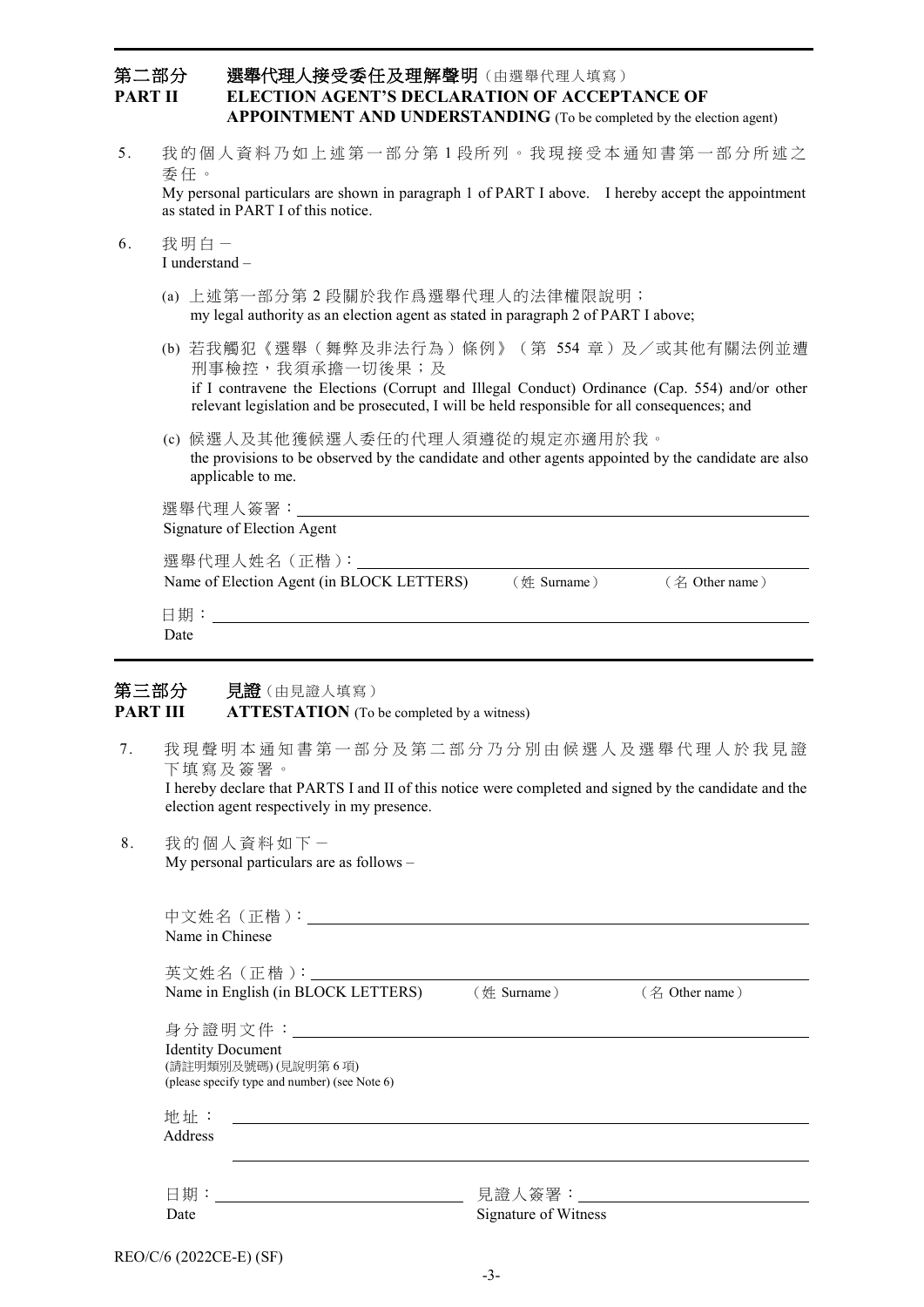# 填寫選舉代理人委任通知書說明 **Notes on Completion of Notice of Appointment of Election Agent**

1. 此通知書內提及的選舉是指根據《行政長官選舉條例》(第569章)第 23 或 24 條進行 的投票。就有競逐的選舉而言,選舉日期是指首三輪投票的日期。根據《選舉程序(行 政長官選舉)規例》(第 541J 章)第 17(3)條,在有競逐的選舉中,如須進行第四輪或 其後任何一輪投票,便會於翌日進行,如有需要,則須日復一日地進行,直至有候選人 當選為止。此通知適用於任何一輪投票。

The election referred to in this notice is for a poll conducted under section 23 or 24 of the Chief Executive Election Ordinance (Cap. 569). For a contested election, the date of election is for the first three rounds of voting. In accordance with section 17(3) of the Electoral Procedure (Chief Executive Election) Regulation (Cap. 541J), if in a contested election the voting has to proceed to the fourth or any subsequent round, it will be held on the following day and, if necessary, day after day thereafter until a candidate is returned. This notice is applicable to any round of voting.

- 2. 除非候選人以指明表格明文另作示明,有關代理人須當作是為是次選舉(不論投票是在 預定日期進行或遭押後至較後日期進行)而委任。 The relevant agent is to be regarded as being appointed for this election (regardless of whether the poll is to be conducted on the scheduled date or is postponed or adjourned to a later date), unless the candidate expressly indicates otherwise in the specified form.
- 3. 每一位候選人只可委任一名選舉代理人。凡年滿 18 歲的香港身分證持有人均可被委任 為選舉代理人。候選人不應委任選舉主任、任何助理選舉主任,或任何已受總選舉事務 主任委任協助進行投票或點票的人士為其選舉代理人。 A candidate may appoint one election agent only. Any person who is a holder of a Hong Kong Identity Card and has attained the age of 18 years may be appointed as an election agent. A candidate should not appoint the Returning Officer, any Assistant Returning Officer, or any person already appointed by the Chief Electoral Officer to assist at the poll or at the count as his/her election agent.
- 4. 填妥的通知書,須藉專人送遞、郵遞、電子郵件或圖文傳真方式交付予選舉主任。若委 任通知書於投票日提交,則不可藉郵遞方式交付予選舉主任。選舉主任接獲委任通知書 後,該項委任方正式生效。 The duly completed notice must be delivered by hand, by post, by electronic mail or by facsimile transmission to the Returning Officer. If the notice of appointment is given on the polling day, it must not be delivered to the Returning Officer by post. The appointment is not effective until the notice is received by the Returning Officer.
- 5. 除了少數例外的事項外(請參閱本通知書第一部分第2段),獲正式委任的選舉代理人 有權處理一切根據《選舉程序(行政長官選舉)規例》(第 541J 章)可由作出委任的 候選人處理的與是次選舉有關的事務。這些由選舉代理人採取的行為,效力與候選人親 自採取的行為無異。請注意,選舉代理人須另獲候選人授權,方可招致選舉開支。 With a few exceptions (please make reference to paragraph 2 of PART I of this notice), a duly appointed election agent has the authority to do all things which can be done by the appointing candidate under the Electoral Procedure (Chief Executive Election) Regulation (Cap. 541J) in connection with this election. Any such acts carried out by the election agent are as effective as if they had been done by the candidate himself/herself. Please note that an election agent can incur election expenses only if he/she is authorized separately by the candidate.
- 6. 此通知書第一部分必須由候選人填寫(包括有關選舉代理人的姓名、香港身分證號碼及 地址)及簽署。第二部分應由選舉代理人填寫及簽署。填寫及簽署第一部分及第二部分 時,均須有一位見證人在場。見證人可以是任何年滿 18 歲並持有身分證明文件的人士。 見證人應填寫及簽署此通知書第三部分。根據《選舉程序(行政長官選舉)規例》(第 541J 章) 第 2 條, "身分證明文件"指一

PART I of this notice (including name, Hong Kong identity card number and address of the relevant election agent) must be completed and signed by the candidate. PART II should be completed and signed by the election agent. Both parts must be completed and signed in the presence of a witness who can be any person aged 18 years or over and in possession of an identity document. The witness is required to complete and sign PART III of this notice. According to section 2 of the Electoral Procedure (Chief Executive Election) Regulation (Cap. 541J), "identity document" means –

(a) 身分證; an identity card;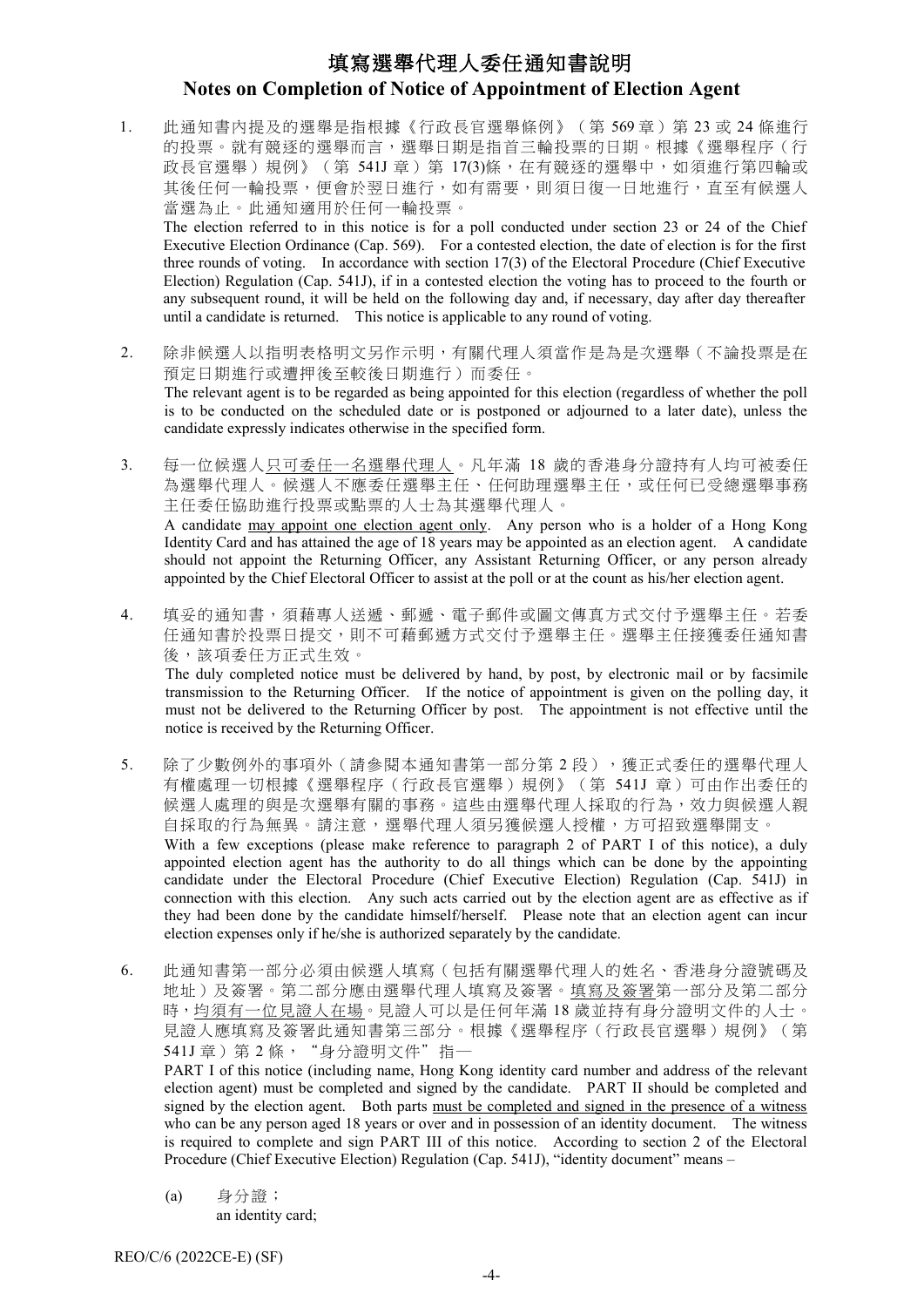- (b) 《人事登記條例》(第 177 章)第 1A(1)條所指的人事登記處處長向某人發出的 文件,而該文件證明該人根據《人事登記規例》(第177A章)第25條獲豁免, 無須根據該條例登記;或 a document issued by the Commissioner of Registration (within the meaning of section 1A(1) of the Registration of Persons Ordinance (Cap. 177)) to a person certifying that the person is exempt, under regulation 25 of the Registration of Persons Regulations (Cap. 177A), from being required to register under that Ordinance; or
- (c) 向某人發出並獲選舉主任接受為該人的身分證明的任何其他文件。 any other document issued to a person which is acceptable to the Returning Officer as proof of the person's identity.
- 7. 選舉主任會向其他候選人送交載有選舉代理人詳情的通知。他/她亦會將該通知展示於 其辦事處外的顯眼地方。 The Returning Officer will send to other candidates a notice of particulars of election agents. He/She

will also display such a notice in a prominent place outside his/her office.

8. (a) 就每名候選人而言,在候選人、其選舉代理人或其監察投票代理人中,同一時間 內只限一人進入及停留在專用投票站內觀察投票情況(設於高度設防監獄的專用 投票站除外)。基於保安理由:

For each candidate, only **one** of the candidate, his/her election agent or his/her polling agent may be present in a dedicated polling station (other than that situated in a maximum security prison) to observe the poll at any one time. For security reasons,

- (i) 在設於高度設防監獄的專用投票站,同一時間最多只可有 2 名候選 人觀察投票情況 ; 及 only a maximum of 2 candidates may be present at any one time to observe the poll at a dedicated polling station situated in a maximum security prison; and
- (ii) 在設於 懲教院所 ( 高 度 設 防 監 獄 除 外 ) 的 專 用 投 票 站 , 同 一 時 間 最 多可有 2 名候選人、選舉代理人或監察投票代理人進入。 a maximum of 2 candidates, election agents or polling agents may be admitted to a dedicated polling station situated in a penal institution other than a maximum security prison at any one time.
- (b) 進入專用投票站以先到先得的方式處理。如果同時有多於 2 名候選人/代 理人擬觀察投票情況,則他們須輪流進行觀察。投票站主任可規定進入專 用投票站的人數。除選民、執勤的警務人員、懲教署人員、執法機關人員 或民眾安全服務隊隊員外,所有獲准進入投票站的其他人士,均須簽署 1 份指定格式具見證人的**保密聲明**(表格編號為 REO/C/14 (2022CE-E) (SF)), 並須遵守有關對投票保密的各項規定。

Admission to the dedicated polling station is on a **first-come-first-served basis**. Observers will have to take turn in case more than 2 candidates/agents intend to observe the poll at the same time. The Presiding Officer may regulate the number of people entering the dedicated polling stations. Except for an elector, a police officer, an officer of the Correctional Services Department, an officer of any law enforcement agency or a member of the Civil Aid Service on duty, all other persons permitted to enter a polling station are required to sign a **Declaration of Secrecy** on a specified form (Form no: REO/C/14 (2022CE-E) (SF)) and to observe the provisions governing the secrecy of voting.

- (c) 就每名候選人而言,在候選人、其選舉代理人或其監察投票代理人中,只 限一人可以在場觀察投票箱上鎖和加封的過程。基於保安理由: For each candidate, only 1 such person may be present to observe the locking and sealing of the ballot boxes: a candidate, the election agent or a polling agent. For security reasons,
	- (i) 在高度設防監獄的專用投票站內,最多只可有 2 名候選人在場觀察 投票箱上鎖 和加封的過程 ; 及 only a maximum of 2 candidates may be present to observe the locking and the sealing of the ballot boxes at a dedicated polling station situated in a maximum security prison; and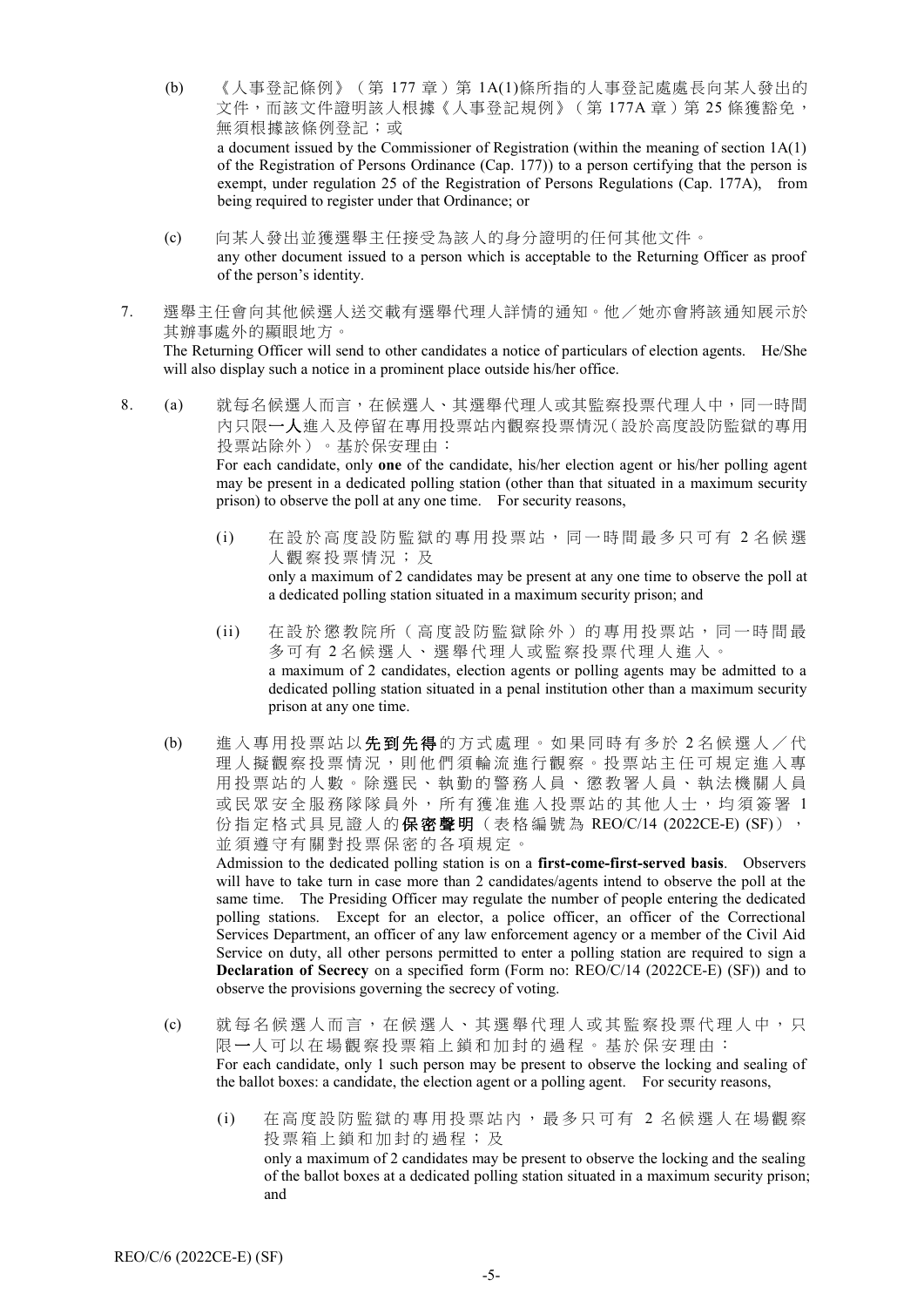- (ii) 而在懲教院所(高度設防監獄除外)的專用投票站内,最多可有 2 名 候選人、選舉代理人或監察投票代理人在場觀察投票箱上鎖和加封 的過程 。 a maximum of 2 candidates, election agents or polling agents may be present to observe the locking and the sealing of the ballot boxes at a dedicated polling station situated in a penal institution other than a maximum security prison at any one time.
- (d) 候選人、選舉代理人或監察投票代理人進入專用投票站觀察投票箱上鎖和 加封的過程一般採用先到先得的方式處理。如果投票站内沒有候選人或其 代理人在場,上述投票箱上鎖和加封的過程會在投票站內以下任何兩名人 員 : 警務人員、民眾安全服務隊隊員、懲教署人員或投票站工作人員 ( 視 乎情況而定 ) 面前進行 。

Admission of candidates, election agents or polling agents to the dedicated polling stations to observe the locking and sealing of ballot boxes will normally be on a **first-come-first-served basis**. Where no candidates or any of their agents are present at the polling station, the above process of locking and sealing of ballot boxes will be conducted in the presence of any two of the following persons: police officer, member of the Civil Aid Service, officer of the Correctional Services Department or polling staff, as the case may be, present at the polling station.

9. 候選人在填寫此通知書時如有任何問題,請在辦公時間內致電選舉事務處的查詢熱線 2891 1001。

If the candidate has any questions in completing this notice, please call the Enquiry Hotline of the Registration and Electoral Office at 2891 1001 during office hours.

10. 請注意下列有關在此通知書提供個人資料的說明- Please note the following with regard to the personal data supplied in connection with this notice –

### (a) 資料用途

就此通知書提供的個人及其他有關的資料,會供選舉管理委員會、選舉事務處、 選舉主任、有關投票站的投票站主任及其他有關的政府部門用於與選舉有關的 用途。

#### **Purpose of Collection**

The personal data and other related information supplied in connection with this notice will be used by the Electoral Affairs Commission, the Registration and Electoral Office, the Returning Officer, the Presiding Officers for the relevant polling stations and other related government departments for election-related purposes.

## (b) 資料轉介

就此 通 知 書 提 供 的 個 人 及 其 他 有 關 的 資 料 可 能 會 提 供 予 其 他 獲 授 權 的 部 門或人士,包括但不限於法院,用於與選舉有關的用途。另外,選舉主任 會根據《選舉程序(行政長官選舉)規例》 ( 第 541J 章 ) 第 14 及 15 條 向 其他候選人送交載有選舉代理人詳情(即其姓名及地址)的通知,並在選 舉主任辦事處外的顯眼地方,展示關於選舉代理人詳情的公告。

## **Transfer of Information**

The personal data and other related information supplied in connection with this notice may be provided to other authorized departments or persons, including but not limited to the law courts for election-related purposes. Besides, the Returning Officer will in accordance with section 14 and 15 of the Electoral Procedure (Chief Executive Election) Regulation (Cap. 541J) send to other candidates a notice containing the particulars of election agents (i.e. their names and addresses) and display in a prominent place outside the Returning Officer's office a notice of the particulars of the election agents.

#### (c) 索閱個人資料

任何人有權根據《個人資料(私隱)條例》(第 486 章)的條文要求索閱及改正 他/她在此通知書所提供的個人資料。

#### **Access to Personal Data**

Any person has the right to request access to and correction of the personal data he/she supplied in this notice in accordance with the provisions of the Personal Data (Privacy) Ordinance (Cap. 486).

## (d) 個人資料保障原則

候選人應留意,在收集第三者的個人資料以填寫此通知書時,須遵守《個人資料